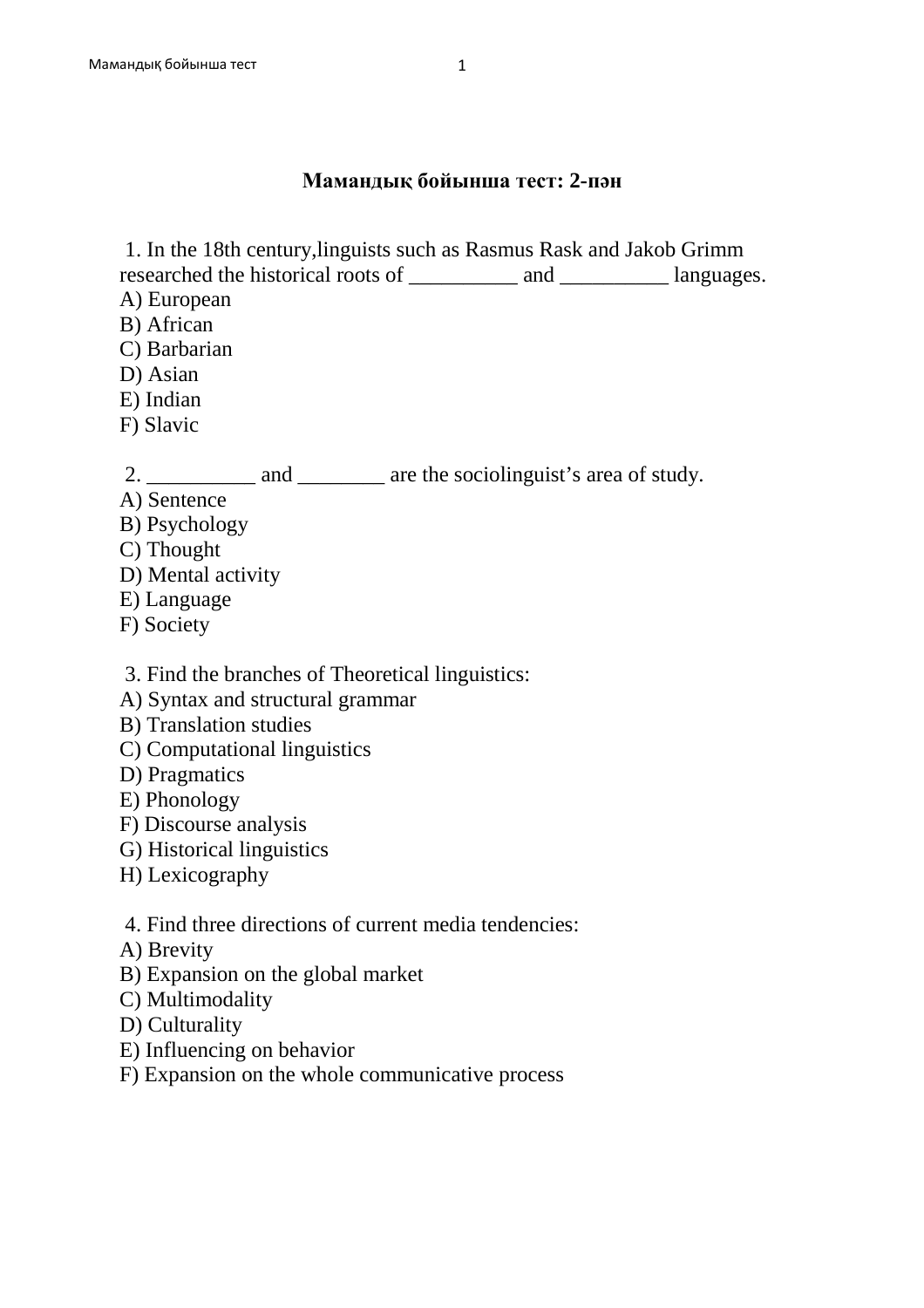5. Some of the following are considered as accents of the English language:

- A) Received Pronunciation
- B) General American
- C) Pidgin
- D) BlackEnglish
- E) Child language
- F) Creole

 6. In semantics,the most important,central meaning is called \_\_\_\_\_\_\_\_ meaning.

- A) Stylistic
- B) Speech act
- C) Propositional
- D) Pragmatic
- E) Referential
- F) Emotive
- G) Cognitive

 7. In the globalized world,there is an increasing need to interpret or translate from one language to another. Choose languages that belong to the United Nations official languages.

- A) Japanese
- B) Portuguese
- C) Persian
- D) Korean
- E) Dutch
- F) Spanish
- G) German
- H) Russian

8. Find the examples of cognitive function of a language.

- A) Baker's man.
- B) Pat a cake
- C) Nice to see you!
- D) Today is Monday.
- E) The table is in the middle of the room.
- F) Can you follow me?
- G) The word "violin" is of Italian language.
- H) Noway!